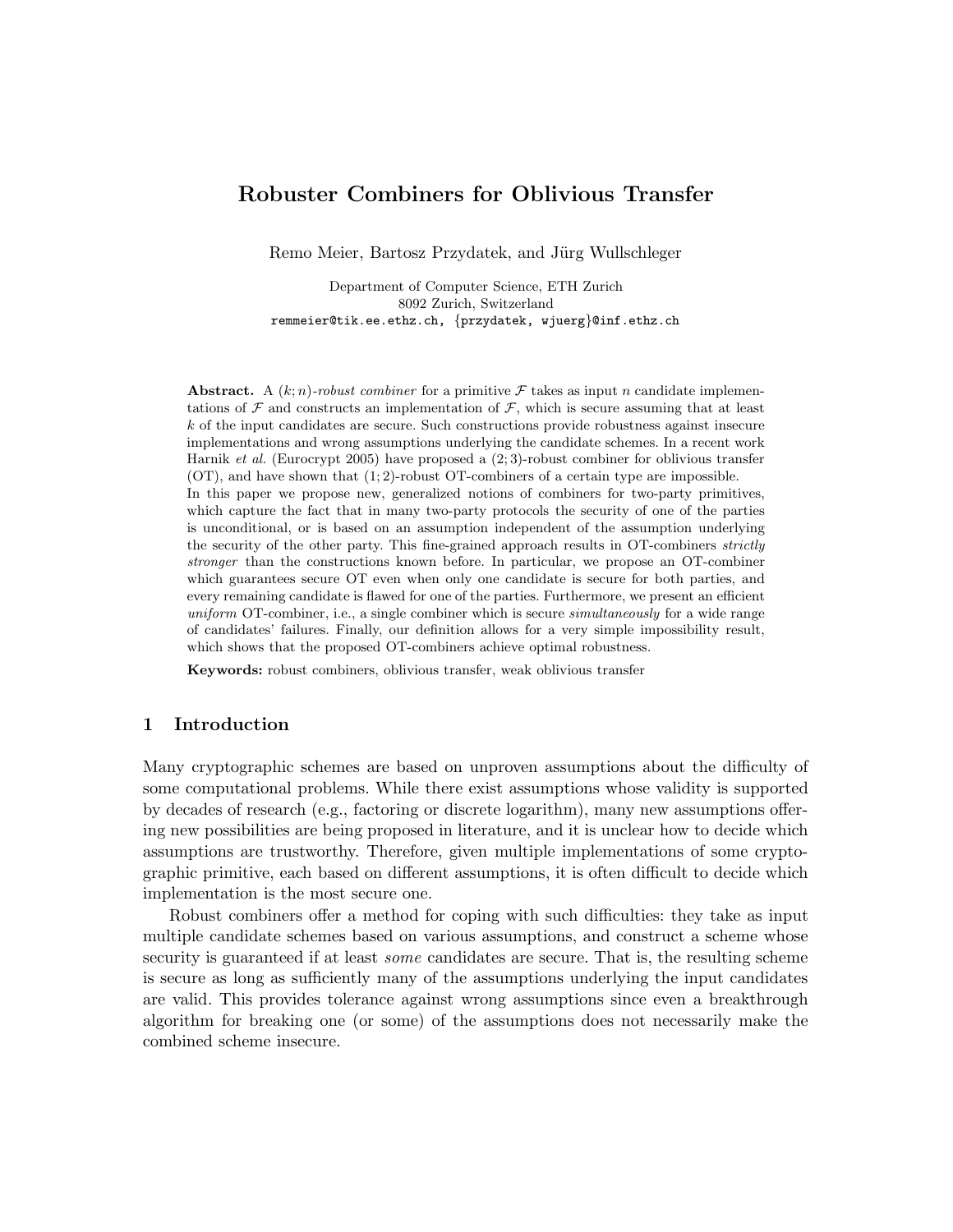Actually, the concept of robust combiners is not new, and many constructions of this type have been used in various cryptographic schemes to improve the security guarantees, e.g., cascading of block ciphers. However, a rigorous study of robust combiners was initiated only recently [Her05,HKN+05]. More formally, a  $(k;n)$ -robust  $\mathcal{F}$ -combiner is a construction which takes as input n implementations of a primitive  $\mathcal F$ , and yields an implementation of  $\mathcal F$  which is guaranteed to be secure as long as at least k input implementations are secure. Robust combiners for some primitives, like one-way functions or pseudorandom generators, are rather simple, while for others, e.g., for oblivious transfer  $(OT)$ , the construction of combiners seems considerably harder. In particular, Harnik *et al.*  $|HKN+05|$  show that there exists no "transparent black-box" (1; 2)-robust OT-combiner. In the same paper they propose also a very simple and efficient (2; 3)-robust OT-combiner.

Contributions. We propose stronger and more general definitions of robust combiners for two-party primitives, which enable a more fine-grained approach to the design of combiners. In particular, the new definitions capture scenarios where in the candidate implementations the security of Alice is based on an assumption different from the assumption underlying Bob's security, or where the security of one party is unconditional. This finer distinction can then be exploited in constructions of combiners.

For this new definition we propose OT-combiners yielding secure OT when the total number of candidates' failures on either side is strictly smaller than the number of candidates. In particular, we propose an OT-combiner which guarantees secure OT even when only one candidate is secure for both parties, and every remaining candidate is insecure for one of the parties. Moreover, we propose also an efficient *uniform* OT-combiner, i.e., a single combiner which is secure simultaneously for a wide range of candidates' failures.

We show also that the proposed combiners are optimal in terms of achieved robustness. Specifically, we prove the impossibility of black-box OT-combiners achieving better robustness, and also we show that any (possibly even non-black-box) OT-combiner achieving better robustness would in fact implement OT from scratch. This is in contrast to the impossibility proof from  $[HKN+05]$  where only the existence of *transparent* black-box combiners was excluded. However, our impossibility results are not directly comparable with the previous one: on one hand our results are stronger, since they are not limited to the *transparent black-box* combiners, but on the other hand they are weaker, since they exclude a primitive which is stronger then the one considered in  $[HKN<sup>+</sup>05]$  (cf. Section 3).

Finally, since our definition is stronger than the previous definition, all constructions satisfy also the latter, and as a corollary we obtain also tight bounds for the previous definition.

Related work. As mentioned above, there are numerous implicit uses and constructions of combiners in the literature (e.g., [AB81,EG85,MM93,DK05,HL05]), but a more rigorous study of robust combiners was initiated only recently, by Herzberg [Her05] and by Harnik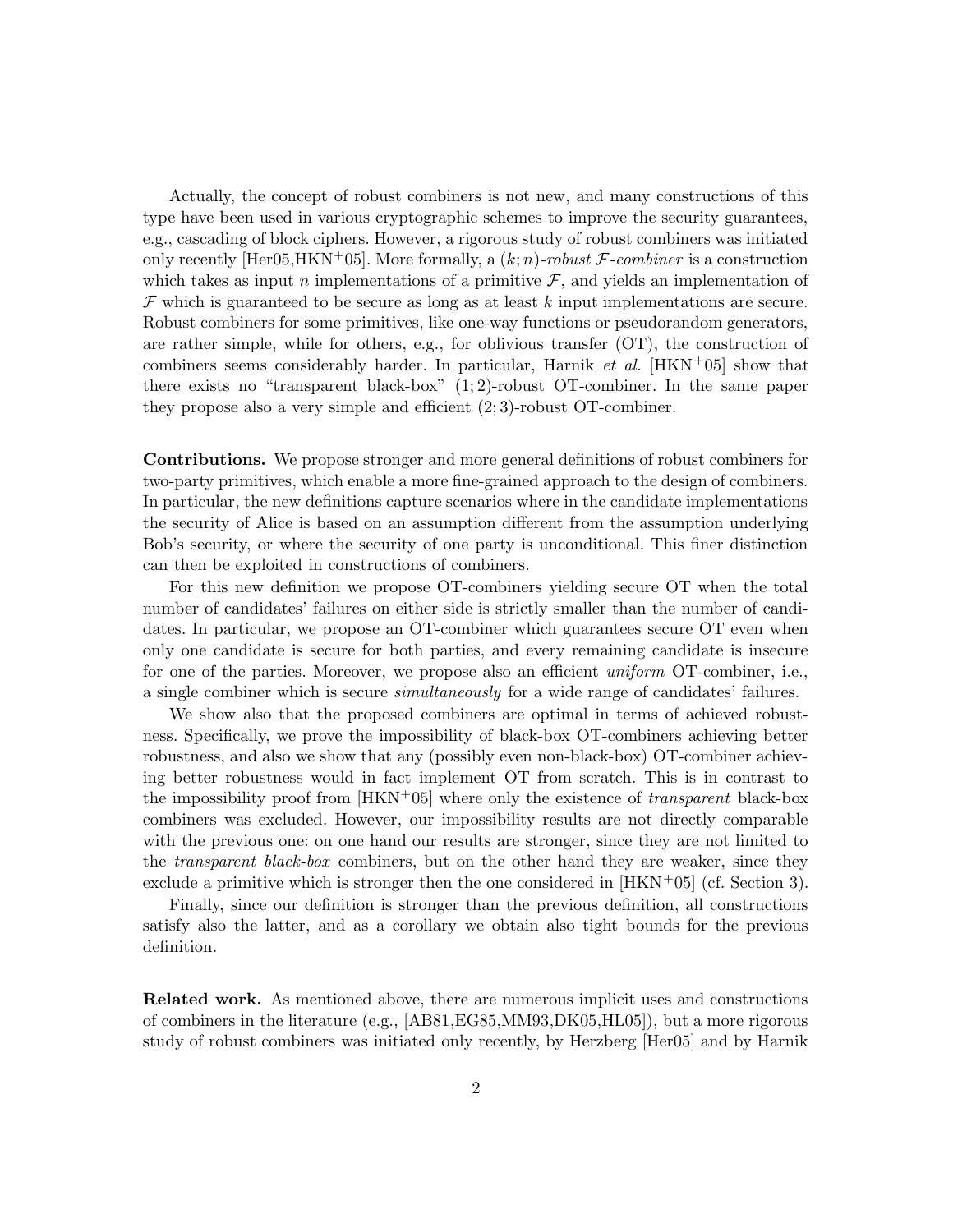$et \ al.$  [HKN<sup>+</sup>05], who formalized the notion of combiners, and have shown constructions of combiners for various primitives. Moreover, Harnik *et al.* [HKN+05] have shown also that not all primitives are easy to combine, by proving that there is no transparent black-box  $(1; 2)$ -robust OT-combiner. Boneh and Boyen [BB06] studied the efficiency of combiners for collision resistant hash functions. In [MP06] robust combiners for private information retrieval were proposed, and also *cross-primitive* combiners have been studied. Such combiners can be viewed as generalized reductions between primitives, and their study, in addition to be of practical value, offers insights into relations between cryptographic primitives.

The problem of strengthening imperfect oblivious transfer, which is closely related to OT-combiners (see below), was first considered by [CK88], and has been studied in many subsequent works (e.g., [BCW03, Cac98, DFSS06]). In particular Damgård, Kilian and Salvail [DKS99] defined the notion of weak oblivious transfer (WOT) and provided algorithms for strengthening it. The use of techniques for strengthening WOT in the construction of combiners has been suggested by Harnik *et al.* [HKN<sup>+</sup>05] as an alternative way of obtaining a (2; 3)-robust OT-combiner.

Organization. In the next section we review the primitives used in the rest of the paper, and present generalized definitions of robust combiners for two-party primitives. Then in Section 3 we propose combiners for oblivious transfer tolerating an insecure minority, and prove that they achieve optimal robustness. In Section 4 we exploit the symmetry of oblivious transfer to obtain uniform OT-combiners with optimal robustness. Finally, in Section 5 we conclude and discuss some open problems.

# 2 Preliminaries and Definitions

#### 2.1 Primitives.

We review shortly the primitives relevant in this work. For more formal definitions we refer to the literature. The parties participating in the protocols and the adversary are assumed to be probabilistic polynomial time Turing machines, (PPTMs).

Oblivious transfer<sup>1</sup> (OT) is a protocol between a sender holding two bits  $b_0$  and  $b_1$ , and a receiver holding a choice-bit c. The protocol allows the receiver to get bit  $b<sub>c</sub>$  so that the sender does not learn any information about receiver's choice  $c$ , and the receiver does not learn any information about bit  $b_{1-c}$ .

<sup>1</sup> The version of oblivious transfer described here and used in this paper is more precisely denoted as 1-out-of-2 bit-OT [EGL85]. There are several other versions of OT, e.g., Rabin's OT, 1-out-of-n bit-OT, or 1-out-of-n string-OT, but all are known to be equivalent [Rab81,Cré87,CK88].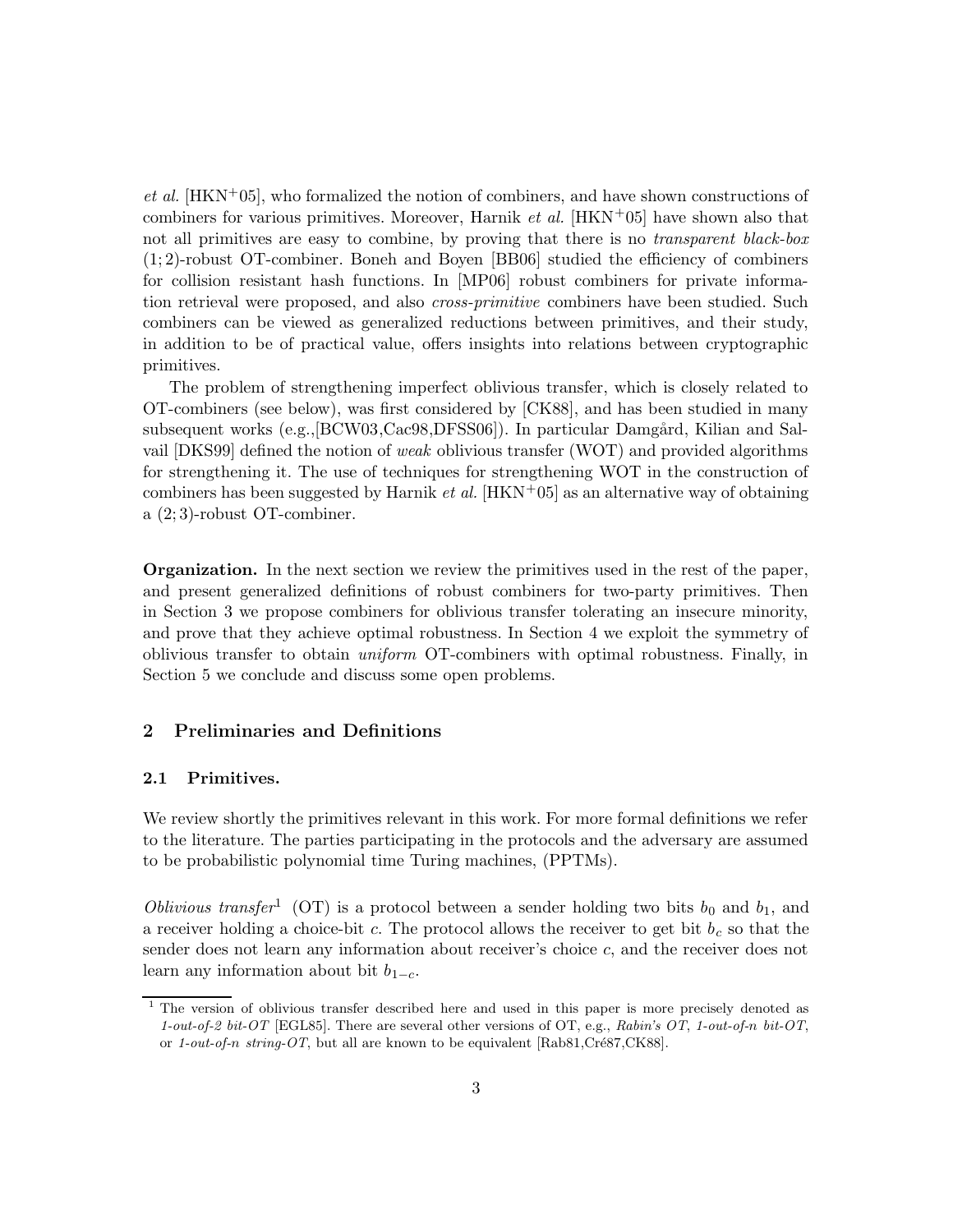Weak oblivious transfer  $((p, q)-WOT)$  is an oblivious transfer with relaxed privacy guarantees for the participants [DKS99]: with probability at most  $p$  a cheating sender will learn which bit the receiver chose to receive, and with probability  $q$  a cheating receiver will learn both of the sender's input bits.

Secret sharing [Bla79,Sha79] allows a party to distribute a secret among a group of parties, by providing each party with a share, such that only authorized subsets of parties can collectively reconstruct the secret from their shares. We say that a sharing among  $n$  parties is a  $\ell$ -out-of-n secret sharing, if any  $\ell$  correct shares are sufficient to reconstruct the secret, but any subset of less than  $\ell$  shares gives no information about the secret. A simple method for  $\ell$ -out-of-n secret sharing was proposed by Shamir [Sha79]: a party P having a secret value  $s \in \mathbb{F}_q$  where  $q > n$ , picks a random polynomial  $f(x)$  over  $\mathbb{F}_q$ , such that  $f(0) = s$  and the degree of  $f(x)$  is (at most)  $\ell - 1$ . A share for party  $P_i$  is then computed as  $s_i := f(z_i)$ , where  $z_1, \ldots, z_n$  are fixed, publicly known, distinct non-zero values from  $\mathbb{F}_q$ . Since the degree of  $f(x)$  is at most  $\ell - 1$ , any  $\ell$  shares are sufficient to reconstruct  $f(x)$  and compute  $s = f(0)$  (via Lagrange interpolation). On the other hand, any  $\ell - 1$  or fewer shares give no information about s, since they can be consistently completed to yield a sharing of any arbitrary  $\overline{s} \in F[q]$ , and the number of possible completions is the same for every  $\overline{s}$ .

Bit Commitment (BC) is a two-phase protocol between a sender, holding an input bit b, and a receiver, who has no input. In the *commit* phase the sender commits to bit b without revealing it, by sending to the receiver a *commitment to b*, i.e., an "encrypted" representation  $e$  of  $b$ . Later, in the *decommit* phase, the sender gives to the receiver a decommitment string  $d$ , allowing the receiver to "open" e and obtain  $b$ . In addition to correctness, a bit commitment scheme must satisfy two properties: hiding, i.e., the receiver does not learn the bit b before the decommit phase, and binding, i.e., the sender cannot come up with decommitment strings  $d, d'$  which lead to opening the commitment as different bits.

### 2.2 Robust combiners.

In this section we recall definitions of robust combiners, and present some generalizations, which allow for a more fine-grained approach to the design of combiners. These generalizations are motivated by the fact, that in many implementations of cryptographic primitives various security properties are based on different, often independent, computational assumptions, or even hold unconditionally, and cannot be broken. Thus when designing combiners, whose main goal is to protect against wrong assumptions, it can be worthwhile to consider these security guarantees explicitly, as it can potentially lead to more efficient practical constructions (cf.  $[HKN+05, MP06]$ ). Moreover, the proposed generalizations lead to combiners which are strictly stronger than the constructions known before, and also allow for easier impossibility proofs.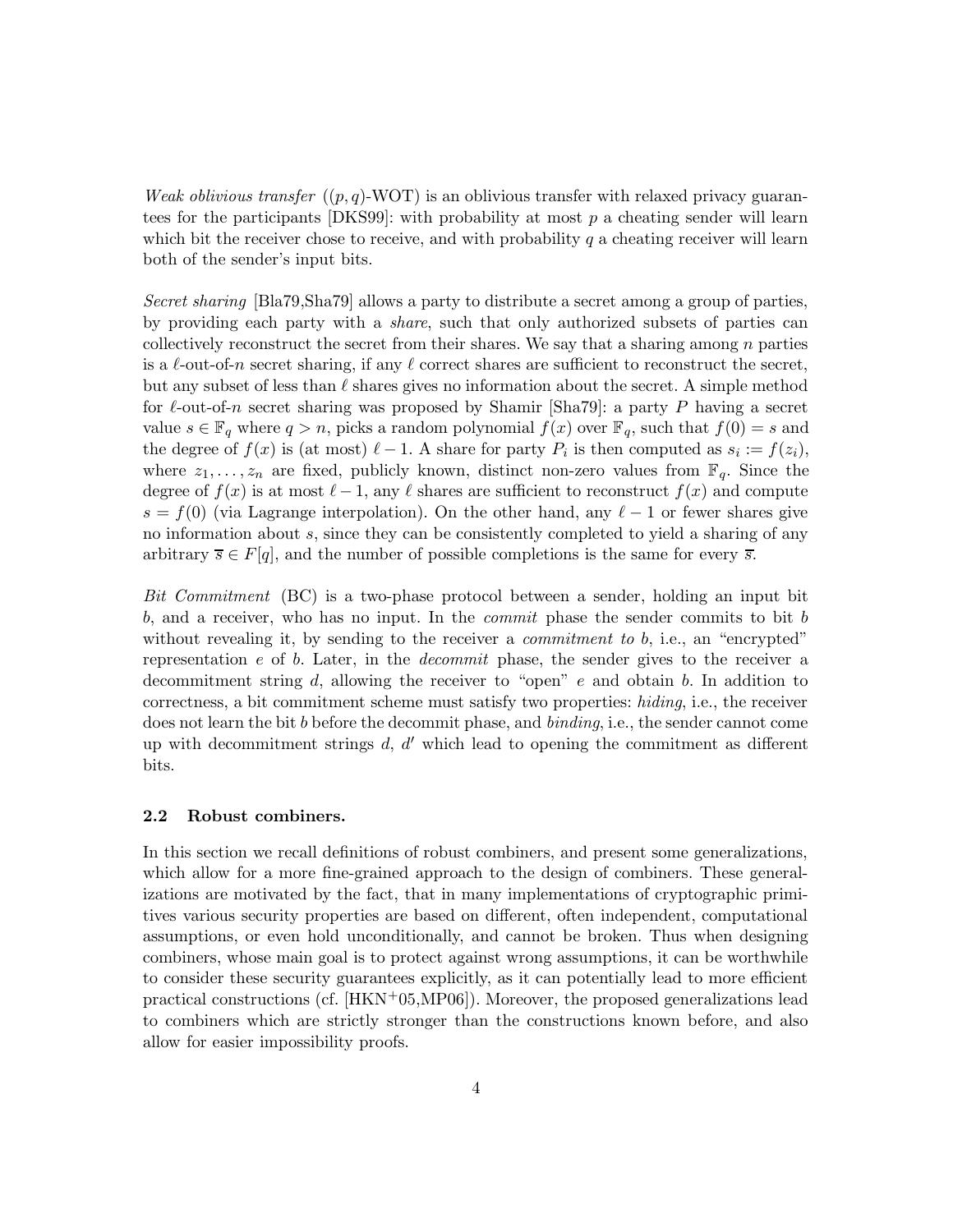**Definition 1** ((k; n)-robust F-combiner [HKN<sup>+</sup>05]). Let F be a cryptographic primitive. A  $(k; n)$ -robust F-combiner is a PPTM which gets n candidate schemes implementing  $\mathcal F$  as inputs and implements  $\mathcal F$  while satisfying the following two properties:

- 1. If at least k candidates securely implement  $\mathcal{F}$ , then the combiner securely implements  $\mathcal{F}$ .
- 2. The running time of the combiner is polynomial in the security parameter  $\kappa$ , in n, and in the lengths of the inputs to  $\mathcal{F}.^2$

If the primitive for which one wishes to construct a combiner is a two-party primitive between Alice and Bob (like for example OT or bit commitment), we can make a finer characterization of the security required from the candidates. That is, we can distinguish cases when in the candidate implementations the security of Alice is based on an assumption different from the assumption underlying Bob's security, or when the security of one party is unconditional. For such candidates breaking one assumption does not necessarily imply a total loss of security (for both parties) and this property can be exploited for the construction of combiners.

**Definition 2**  $((\alpha, \beta; n)$ -robust *F*-combiner). Let *F* be a cryptographic primitive for two parties Alice and Bob. A  $(\alpha, \beta; n)$ -robust F-combiner is a PPTM which gets n candidate schemes implementing  $\mathcal F$  as inputs and implements  $\mathcal F$  while satisfying the following two properties:

- 1. If at least  $\alpha$  candidates implement  $\mathcal F$  securely for Alice, and at least  $\beta$  candidates implement  $\mathcal F$  securely for Bob, then the combiner securely implements  $\mathcal F$ .
- 2. The running time of the combiner is polynomial in the security parameter  $\kappa$ , in n, and in the lengths of the inputs to  $\mathcal{F}.$

Note that a  $(k; n)$ -robust combiner is a special case of a  $(k, k; n)$ -robust combiner, but they are not equivalent. For example, a  $(2, 2; 3)$ -robust combiner tolerates input candidates  $C_1, C_2, C_3$ , where one  $C_1$  is secure for Alice only,  $C_2$  is secure for Bob only, and  $C_3$  is secure for both parties, while a (2; 3)-robust combiner can fail for such candidates. In other words, the notion of a  $(k, k; n)$ -robust combiner (and hence of a  $(\alpha, \beta; n)$ -robust combiner), is strictly stronger then that of a  $(k; n)$ -robust combiner, and it provides better security guarantees.

Another difference between  $(k; n)$ - and  $(\alpha, \beta; n)$ -robust combiners is that for the new definition it is possible to have "non-uniform" constructions with explicit dependence on  $\alpha$ and  $\beta$ . This motivates an even stronger notion of *uniform* combiners. For example, even if there exists a  $(\alpha, \beta; n)$ -robust combiner for every  $\alpha, \beta \geq 0$  satisfying  $\alpha + \beta \geq \delta$ , where  $\delta$  is some threshold, it might be the case that the combiner makes explicit use of the values  $\alpha$ and  $\beta$ , and thus works differently for every particular pair values  $(\alpha, \beta)$ . In such a scenario more desirable would be a *uniform* construction, i.e., a single combiner that is secure under

<sup>&</sup>lt;sup>2</sup> Here an implicit assumption is made, that the candidates themselves run in polynomial time.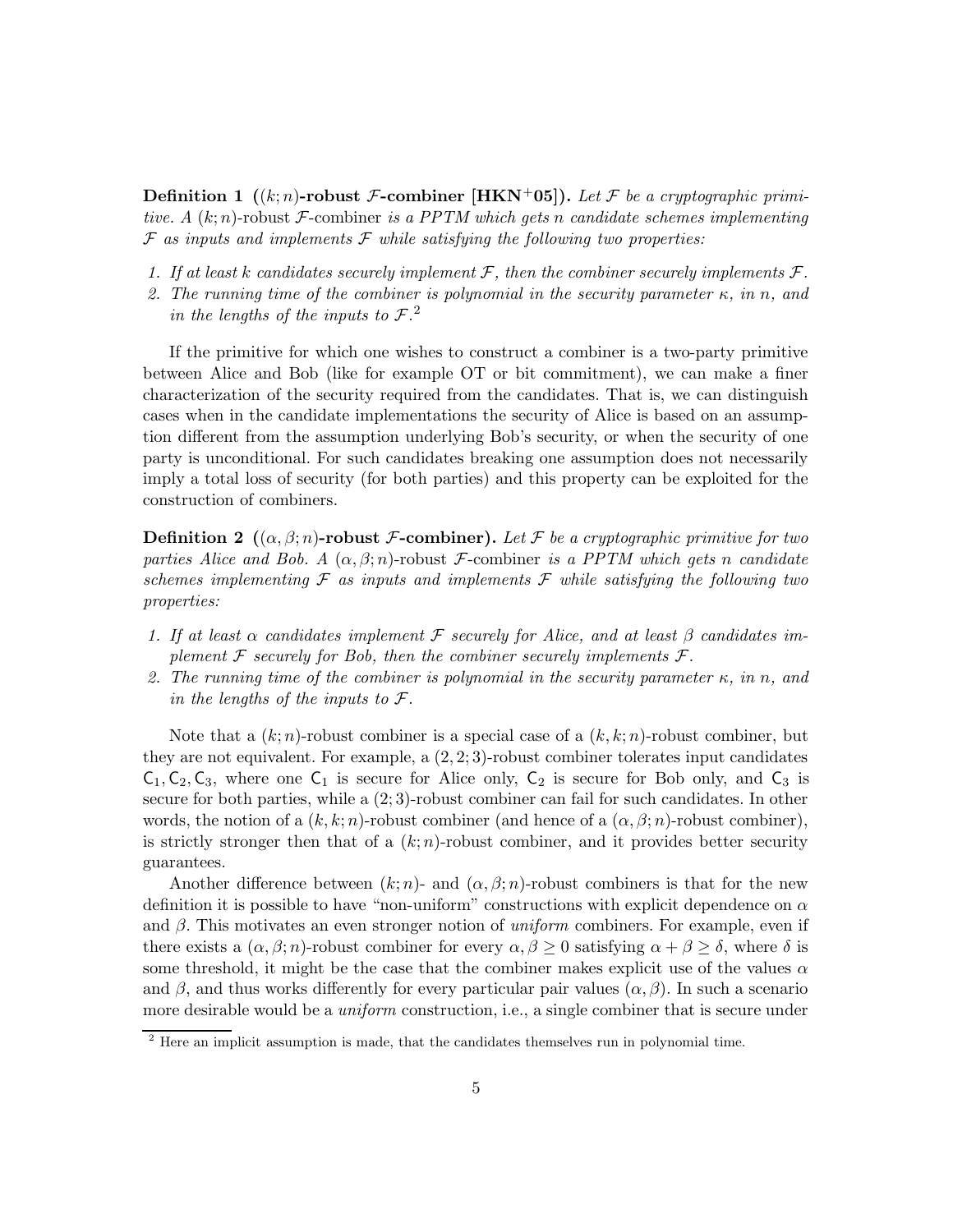the sole assumption that  $\alpha + \beta \geq \delta$ . In particular, a uniform combiner does not obtain the values of  $\alpha$  and  $\beta$  as parameters.

**Definition 3** ({ $\delta$ ; *n*}-robust uniform *F*-combiner). Let *F* be a two-party primitive. We say that an F-combiner is a  $\{\delta; n\}$ -robust uniform F-combiner if it is a  $(\alpha, \beta; n)$ -robust *F*-combiner, simultaneously for all  $\alpha$  and  $\beta$  satisfying  $\alpha + \beta \geq \delta$ .

Note that the parameter  $\delta$  is a bound on the sum of the number of candidates secure for Alice and the number of candidates secure for Bob, hence given n candidates  $\delta$  is from the range  $0 \ldots 2n$ . As an example consider a  $\{4,3\}$ -robust uniform combiner. Such a combiner is a (regular)  $(2, 3)$ -robust combiner, but at the same time it is also a  $(3, 1, 3)$ robust combiner, i.e., it tolerates input candidates  $C_1, C_2, C_3$ , where one  $C_i$  is secure for both parties, and the remaining two candidates are secure for Alice only. It is not hard to see that not every  $(k; n)$ -robust combiner is automatically also a  $\{\delta; n\}$ -robust uniform combiner with  $\delta = 2k$ . In particular, the (2,3)-robust OT-combiner from [HKN+05] breaks on inputs of the type described above for  $(3, 1; 3)$ -robust combiner.

For completeness, we recall three more definitions from  $[HKN+05]$ . Note that these definitions extend naturally to the generalized combiners from Definitions 2 and 3.

**Definition 4 (Black-box combiner [HKN<sup>+</sup>05]).** A (1;2)-robust combiner is called a black-box combiner if the following two conditions hold:

- Black-Box Implementation: The combiner is an oracle PPTM given access to the candidates via oracle calls to their implementation function.
- BLACK-BOX PROOF: For every candidate there exists an oracle PPTM  $R^A$  (with access to A) such that if adversary A breaks the combiner, then  $R^A$  breaks the candidate.<sup>3</sup>

**Definition 5 (Transparent black-box combiner [HKN+05]).** A transparent blackbox combiner is a black-box combiner for an interactive primitive where every call to a candidate's next message function is followed by this message being sent to the other party.

Definition 6 (Third-party black-box combiner  $[HKN<sup>+</sup>05]$ ). A third-party blackbox combiner is a black-box combiner where the input candidates behave like trusted third parties. The candidates give no transcript to the players but rather take their inputs and return outputs.

Since the primary goal of robust combiners is to protect against wrong assumptions, in our constructions we require that the candidates input to a combiner provide the desired functionality and the underlying assumptions can affect only the security properties (e.g. secrecy). This approach is justified by the fact that in cryptographic schemes the security is usually based on some assumptions, while the functionality properties are straightforward and hold unconditionally. Moreover, in some cases a possible way of dealing with unknown

<sup>&</sup>lt;sup>3</sup> For  $(k; n)$ -robust combiners there are at least  $n - k + 1$  candidates that can be broken in this manner.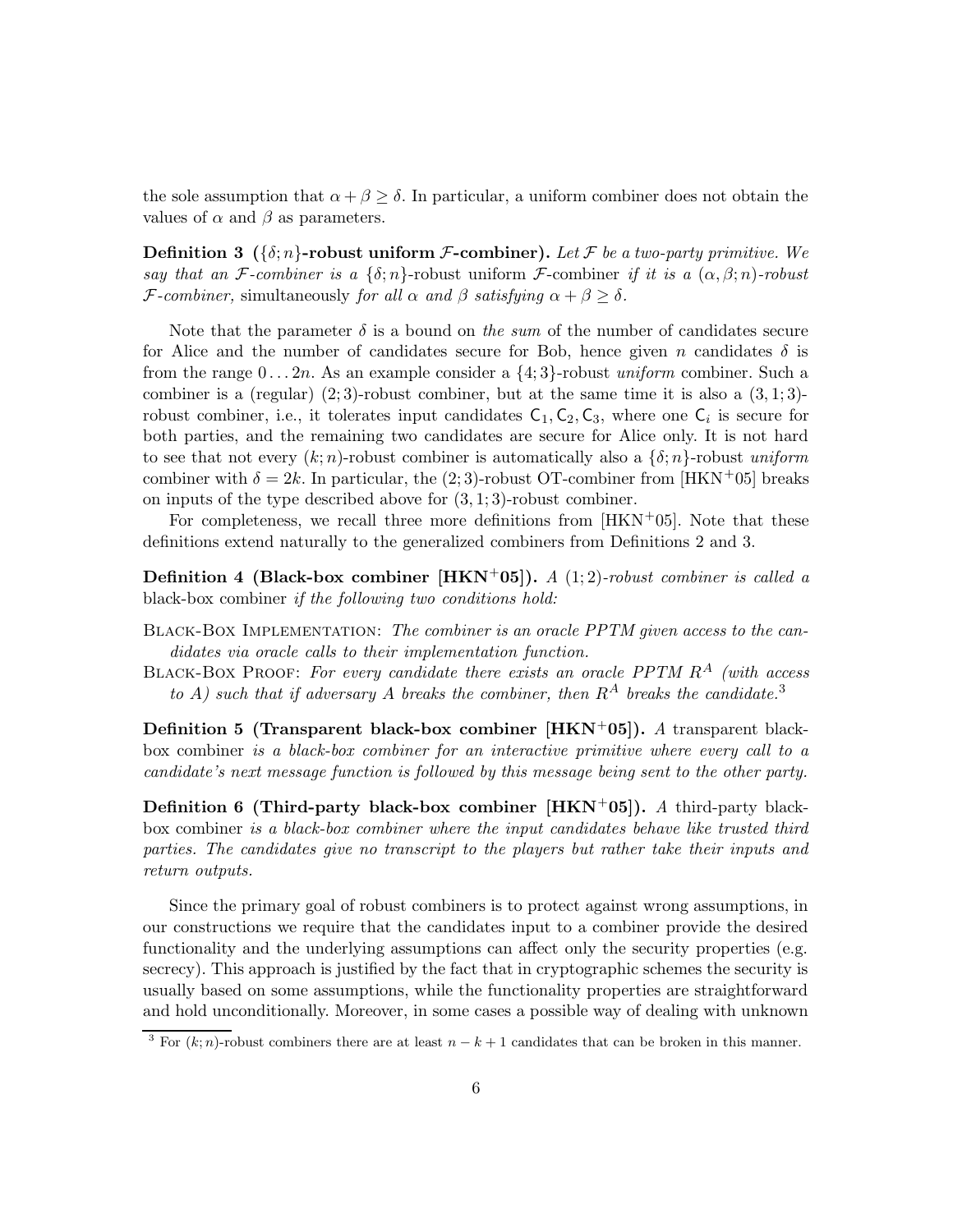implementations of primitives is to test them for the desired functionality, hence, even if the candidate input primitives are given as black-boxes, one can test them before applying a combiner (cf. Section 3.1 in  $[HKN^+05]$ ).

# 3 OT-Combiner with Secure Majority

The impossibility result for transparent black-box  $(1; 2)$ -robust OT-combiners [HKN+05] implies directly the impossibility of transparent black-box  $(n; 2n)$ -robust OT-combiners, as from their existence would follow the existence of transparent black-box  $(1, 2)$ -robust OT-combiners. Similarly, it implies also the impossibility of transparent black-box  $(\alpha, \beta; n)$ robust combiners for  $\alpha + \beta \leq n$ . However, since  $(k, k; n)$ -robust combiners are stronger than  $(k; n)$ -robust combiners, we can show very simple impossibility results, which essentially exclude  $(\alpha, \beta; n)$ -robust OT-combiners of any type<sup>4</sup>, that would work for  $\alpha + \beta \leq n$ : in Lemma 1 we prove that there are no black-box OT-combiners with such robustness, and in Lemma 2 we show that constructing an OT-combiner of any type (for  $\alpha + \beta \leq n$ ) is at least as hard as constructing an OT protocol without any assumptions.

As mentioned previously, these results are not directly comparable with the impossibility result from  $[HKN^+05]$ : on one hand our results are stronger, since they go beyond transparent black-box combiners, but on the other hand they are weaker, since they exclude a primitive which is stronger then the one considered in  $[HKN<sup>+</sup>05]$ .

## **Lemma 1.** There does not exist a black-box  $(\alpha, \beta; n)$ -robust OT-combiner for  $\alpha + \beta \leq n$ .

*Proof.* Assume that such a combiner exists, for some values  $\alpha$ ,  $\beta$ , and n such that  $\alpha + \beta \leq n$ . Let  $\overline{OT}_1$  be the trivial instance of OT where the sender sends both values to the receiver, and let  $\overline{OT}_2$  be the trivial instance where the receiver sends his choice bit to the sender, who sends the receiver the value of his choice. Observe that  $\sigma T_1$  is information-theoretically secure for the receiver, and  $\sigma T_2$  is information-theoretically secure for the sender.

Consider calling the combiner with input consisting of  $\beta$  instances of  $\overline{OT}_1$  and  $n-\beta \geq \alpha$ instances of  $\overline{OT}_2$ , and let  $\overline{OT}$  denote the resulting OT protocol. By assumption,  $\overline{OT}$  is secure for both parties. Since it is impossible to construct an OT protocol information-theoretically secure for *both* the sender and the receiver, there exists an adversary  $A$  (possibly inefficient), which breaks the protocol  $\overline{OT}$ . By the definition of a black-box combiner, it follows that given oracle access to A one can break  $2n - \alpha - \beta + 1 > n$  "sides" of the candidates. However, since one side of each candidate is information-theoretically secure, we can break at most n sides. A contradiction.  $\Box$ 

**Lemma 2.** Any  $(\alpha, \beta; n)$ -robust OT-combiner for  $\alpha + \beta \leq n$  implies the existence of OT.

*Proof.* Assume that such a combiner exists, for some values  $\alpha$ ,  $\beta$ , and n such that  $\alpha + \beta \leq n$ . Let  $OT_1$  and  $OT_2$  be trivial instances of OT, as in the proof of Lemma 1. Calling the

<sup>&</sup>lt;sup>4</sup> I.e., not only *transparent black-box* combiners.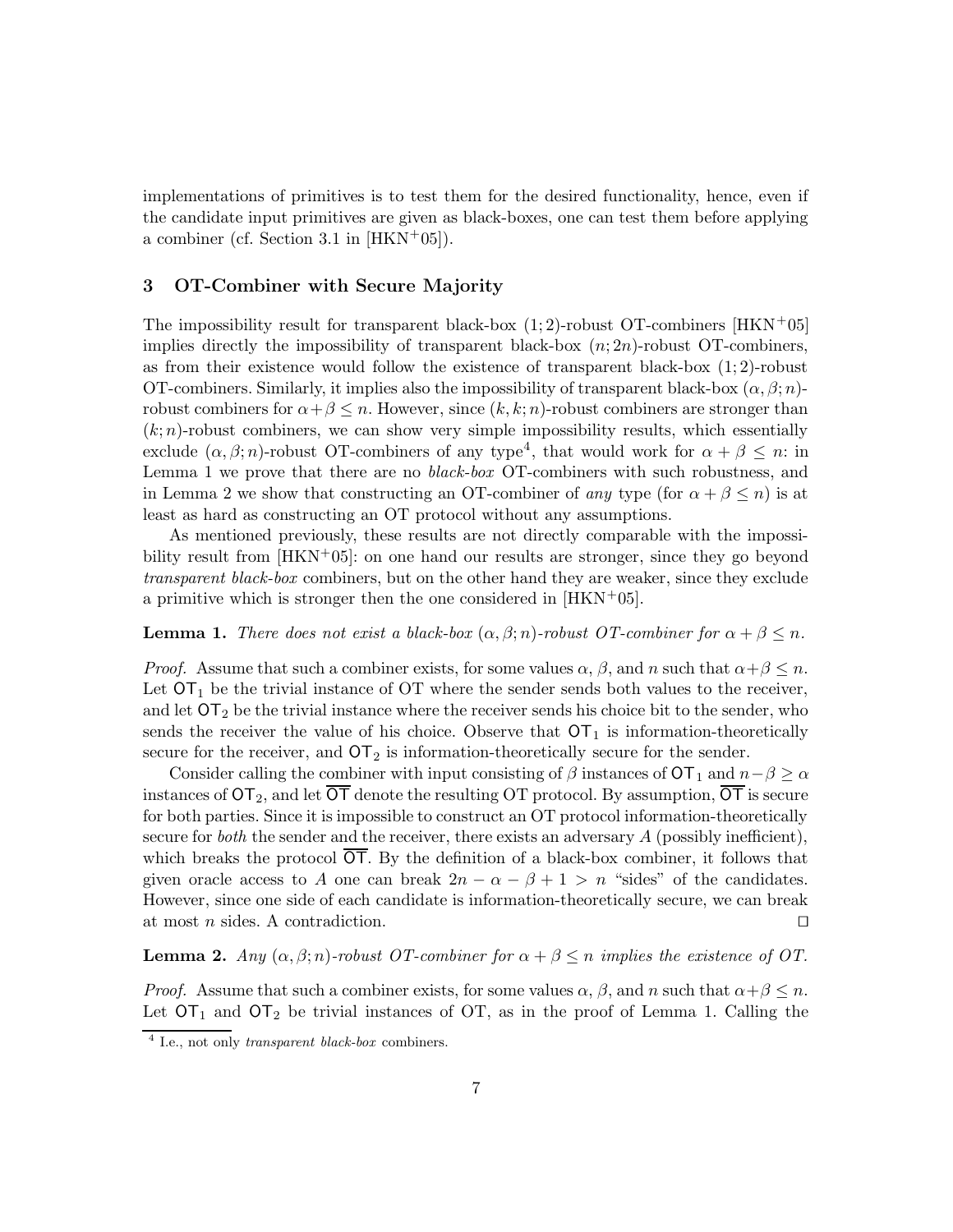combiner using  $\beta$  instances of  $\overline{OT}_1$  and  $n-\beta \geq \alpha$  instances of  $\overline{OT}_2$  as input yields a secure OT protocol without any assumption.  $\square$ 

We will now show that the bound of Lemmas 1 and 2 is tight, by presenting constructions of  $(\alpha, \beta; n)$ -robust OT-combiners for any  $\alpha$ ,  $\beta$ , and n, if  $\alpha + \beta > n$ . First we describe a combiner, which is very simple but not fully satisfactory, as it is not efficient.<sup>5</sup>

**Lemma 3.** For every  $\alpha \geq 0$ ,  $\beta \geq 0$  and  $\alpha + \beta > n$  there exists an inefficient third-party black-box  $(\alpha, \beta; n)$ -robust OT-combiner.

*Proof.* The combiner is a straightforward generalization of the  $(2, 3)$ -robust OT-combiner from  $[\text{HKN}^+05]$ , which is based on two "special-purpose" combiners, combiner **R** for protecting the receiver, and combiner  $S$  for protecting the sender.<sup>6</sup>

The  $(\alpha, \beta; n)$ -robust combiner works in two phases: in the first phase subsets of the candidates of size  $\alpha$  are combined using the combiner **R**, resulting in  $n' = \binom{n}{\alpha}$  $\binom{n}{\alpha}$  OT schemes. Each of resulting instance is secure for the receiver and at least one is secure for both parties. In the second phase the  $n'$  OTs are combined using the combiner **S** to yield a final scheme protecting both the sender and the receiver.  $\Box$ 

The combiner presented in the above proof is perfect in the sense that it does not introduce any additional error. However, it is inefficient in  $n$ , since the value of  $n'$ , i.e., the number of OTs resulting from the first phase, would be superpolynomial in  $n$ . Lemma 5 presents a combiner that is not perfect, but efficient in  $n$  and other parameters, as required in Definition 1. In the construction we use a third-party combiner for bit commitment, which is an adaptation of a secret-sharing-based BC-combiner, due to Herzberg [Her05], to our generalized definition. As this may be of independent interest, we describe it separately.

**Lemma 4.** For every  $n \geq 2$  and for every  $\alpha, \beta > 0$  satisfying  $\alpha + \beta > n$  there exists a third-party black-box  $(\alpha, \beta; n)$ -robust BC-combiner.

*Proof.* We describe a string commitment that lets a sender commit to a value  $s \in \{0,1\}^m$ , for an arbitrary m such that  $2^m > n$ , using n candidate implementations of bit-commitment from which at least  $\alpha$  are hiding and at least  $\beta$  are binding.

The sender computes<sup>7</sup> an  $\ell$ -out-of-n Shamir's secret sharing of s over  $\mathbb{F}_{2^m}$ , for  $\ell :=$  $n - \alpha + 1$ , resulting in shares  $s_1, \ldots, s_n$ . Then the sender uses the *n* instances of bitcommitment to commit to the share  $s_i$  bit-by-bit, for each  $i \in [n]$ . In the opening phase the sender opens the commitments to all the shares, and the receiver reconstructs the secret s.

To see that this commitment is hiding, notice that at least  $\alpha$  shares are guaranteed to be hidden from the receiver, since at least  $\alpha$  candidate bit-commitments are hiding.

<sup>&</sup>lt;sup>5</sup> Due to its inefficiency, this is strictly speaking not a robust combiner (cf. Def. 1). In a slight abuse of terminology, we call it an inefficient combiner.

<sup>&</sup>lt;sup>6</sup> For completeness, we recall these special-purpose combiners in the appendix.

<sup>&</sup>lt;sup>7</sup> In this computation we view bit-strings from  $\{0,1\}^m$  as elements of  $\mathbb{F}_{2^m}$ .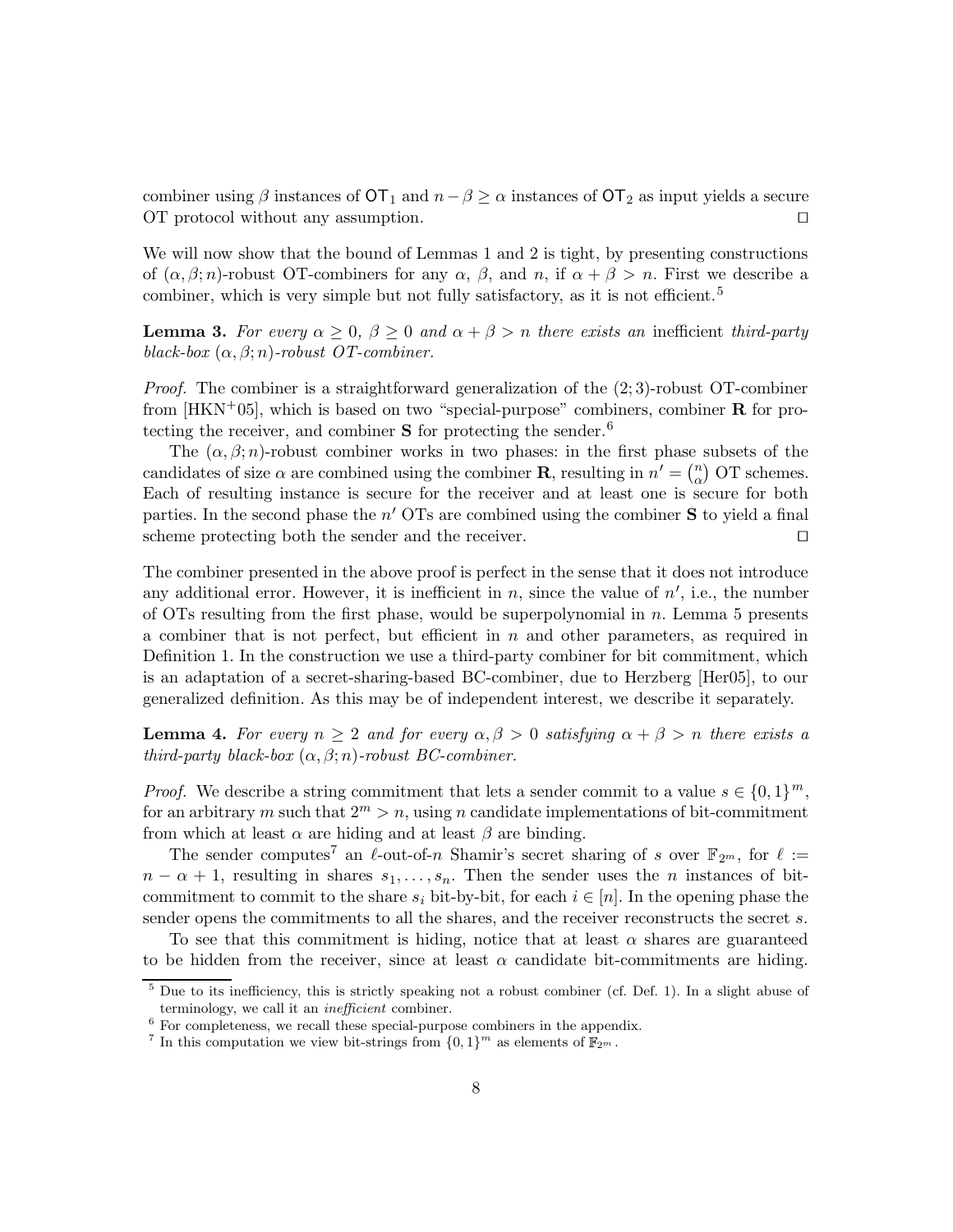Therefore before the opening phase the receiver sees at most  $n - \alpha < \ell$  shares, which give no information about the secret. On the other hand, since at least  $\beta$  candidates of the bit-commitments are binding, the sender is indeed committed to at least  $\beta$  shares. Since  $\alpha + \beta > n$ , i.e.,  $\beta > n - \alpha$ , the sharing polynomial, which has degree at most  $n - \alpha$ , is uniquely determined by these  $\beta$  shares, and so the commitment to s is also binding.  $\Box$ 

**Lemma 5.** For every  $n \geq 2$  and for every  $\alpha, \beta > 0$  satisfying  $\alpha + \beta > n$  there exists a third-party black-box  $(\alpha, \beta; n)$ -robust OT-combiner.

*Proof.* First assume that the sender and the receiver have a common random string  $r$  at their disposal. Later we describe how this additional assumption can be dropped.

Using r, the combiner works as follows: it simulates  $(p, q)$ -WOT with  $p + q \leq 1 - 1/n$ by picking each time an input OT-candidate uniformly at random. This is possible, since we are having n candidates,  $\alpha$  of which are secure for the sender and  $\beta$  are secure for the receiver, with  $\alpha + \beta \geq n + 1$ . By picking one candidate at random we obtain a probability  $p \leq (n - \beta)/n$  that the sender learns the receiver's choice, and a probability  $q \leq (n - \alpha)/n$ that the receiver learns both bits input by the sender, hence  $p+q \leq ((n-\alpha)+(n-\beta))/n =$  $(2n - \alpha - \beta)/n \leq 1 - 1/n$ , as required. Given such a  $(p, q)$ -WOT, use the (efficient) amplification algorithm of Damgård et al. [DKS99] to obtain a secure OT.

To complete the argument, we have to show how the sender and the receiver can generate a common random string  $r$ . It is well-known that OT implies bit-commitment [Cré87], and bit-commitment implies coin-toss [Blu82].<sup>8</sup> Therefore, we can convert our n candidate implementation of OT into *n* candidate implementations of bit-commitment, and then use the bit-commitment-combiner of Lemma 4 to obtain a secure implementation of bit-commitment, provided that  $\alpha + \beta > n$ . This implementation can then be used to implement coin-toss, i.e., the parties can generate a common random string  $r$  using the input candidates only, without additional assumptions. Finally, it is easy to verify that all the described protocols use the candidates in a third-party black-box manner, and that the combiner is efficient.  $\Box$ 

From Lemmas 1 and 5, we get immediately the following theorem about  $(\alpha, \beta; n)$ -robust OT-combiner.

**Theorem 1.** There exists a black-box  $(\alpha, \beta; n)$ -robust OT-combiner if and only if  $\alpha + \beta > n$ holds. The construction is third-party black-box and efficient.

Furthermore, the impossibility result of  $[HKN+05]$  together with Lemma 5 yield the following corollary about  $(k; n)$ -robust OT-combiner.

**Corollary 1.** There exists a transparent black-box  $(k; n)$ -robust OT-combiner if and only if  $2k > n$ . The construction is third-party black-box and efficient.

<sup>&</sup>lt;sup>8</sup> For completeness, we describe both protocols in the appendix.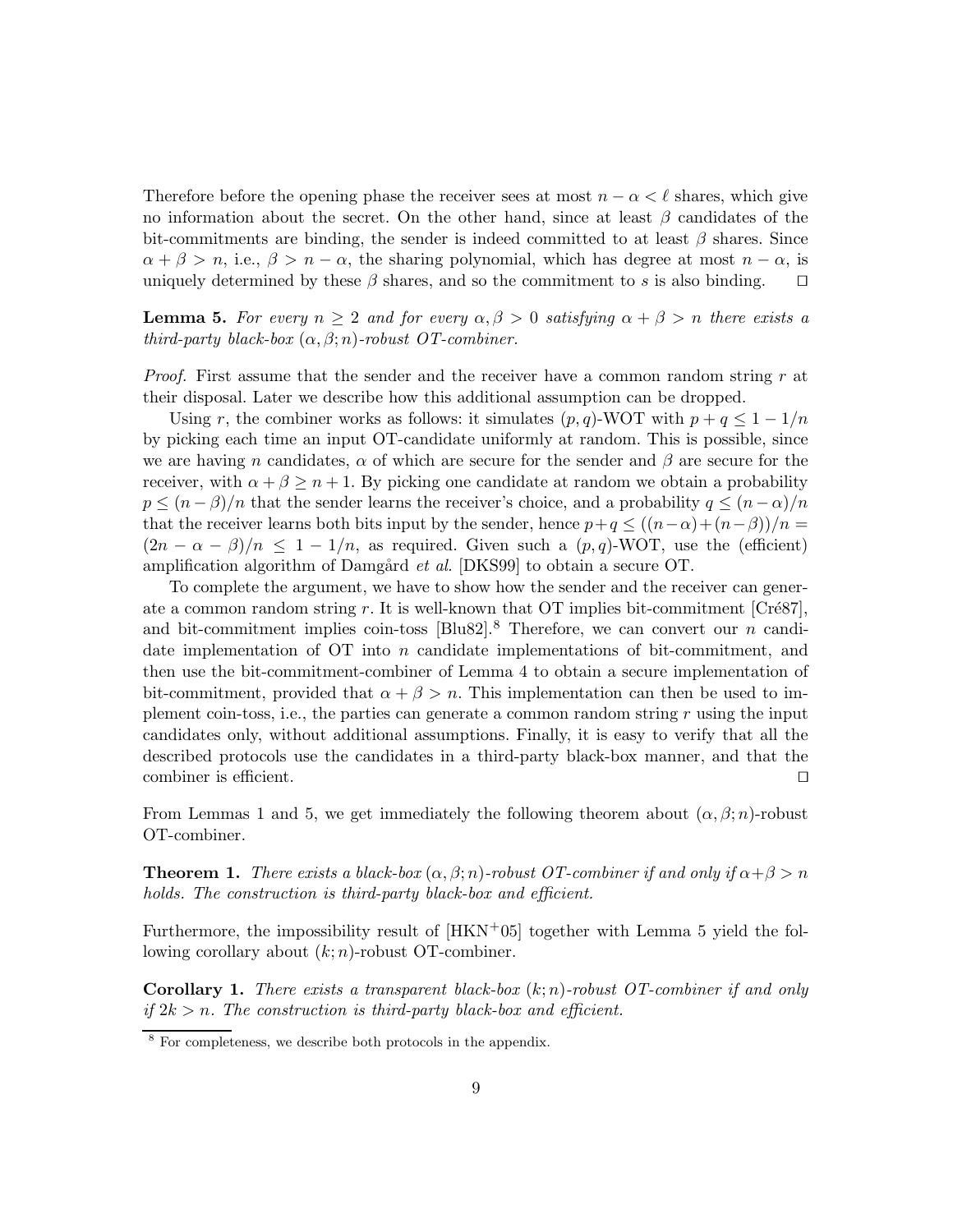# 4 OT-Combiners based on the symmetry of OT

A closer look at the combiners from the proofs of Lemmas 3 and 5 shows that these are "non-uniform" combiners (cf. Sect. 2.2). Namely, the proofs show that for given  $\alpha, \beta > 0$ with  $\alpha + \beta > n$  there exists a  $(\alpha, \beta; n)$ -robust combiner, i.e., the actions of the combiner are different for different values  $\alpha, \beta$ . (For Lemma 3 it is explicit in the construction, and for Lemma 5 it is due to the fact that the amplification algorithm from [DKS99] makes explicit use of parameters  $p, q$ .) More desireable would be an *uniform* construction, which would have a switched order of quantifiers, i.e., we would like a single combiner that is secure for every  $\alpha, \beta > 0$  with  $\alpha + \beta > n$ , and would therefore be *strictly stronger* than any of the special combiners. In this section we show how to construct such a combiner by exploiting the *symmetry* of OT, i.e., the fact that given OT with sender Alice and receiver Bob, we can perfectly logically reverse it to obtain OT with receiver Alice and sender Bob. That OT can be reversed has first been discovered independently in [CS91,OVY93]. A simpler and more efficient protocol has been proposed in [WW06].

Our construction is based on a simple trick, which is somehow non-standard, yet plausible in most scenarios: we require that the parties can *swap their roles* when executing candidate protocols, i.e., any input candidate  $\sigma T_i$  can be executed in such a way that the sender (of the main OT-protocol) plays the role of the receiver in  $\sigma T_i$ , and the receiver plays the role of the sender in  $\sigma T_i$ . Moreover, we require that we have at our disposal multiple copies of each candidate implementation (in particular, our protocols use the candidates both in the original setting as well in the swapped configuration). For example, if the input candidates are given as software packages, these requirements are not a problem, as it means only calling different functions, but if a candidate is given as a pair of physical devices implementing the primitive, the swapping operation can be problematic, as it may require a real physical swap of the corresponding devices. However, it is difficult to come up with a primitive that cannot be swapped or duplicated in *principle*. Such a primitive would need to make use of some kind of a physical phenomenon, only available to one of the parties, but not to the other.

We use the swapping of the roles in  $OT$  — which can be viewed as a "physical" reversal — together with a *logical* reversal of OT [CS91,OVY93,WW06] to obtain an OT in the original direction (from the original sender to the original receiver), but with swapped security properties. More precisely, let swap be this two-step process, i.e., physical swap followed by logical reversal, and consider an implementation OT and its swapped-and-reversed version,  $\overrightarrow{OT}^* = \textsf{swap}(\overrightarrow{OT})$ . If OT is a correct OT-protocol, then so is  $\overrightarrow{OT}^*$ . Moreover, if in OT the security of the sender is based on assumption  $A$ , and the security of the receiver is based on assumption  $\beta$ , then in  $\overline{OT}^*$  we have the opposite situation: the security of the sender is based on assumption  $\beta$ , and the security of the receiver is based on assumption  $\mathcal{A}$ . In particular, if OT is an implementation unconditionally secure for the sender, then OT<sup>∗</sup> is an implementation unconditionally secure for the receiver.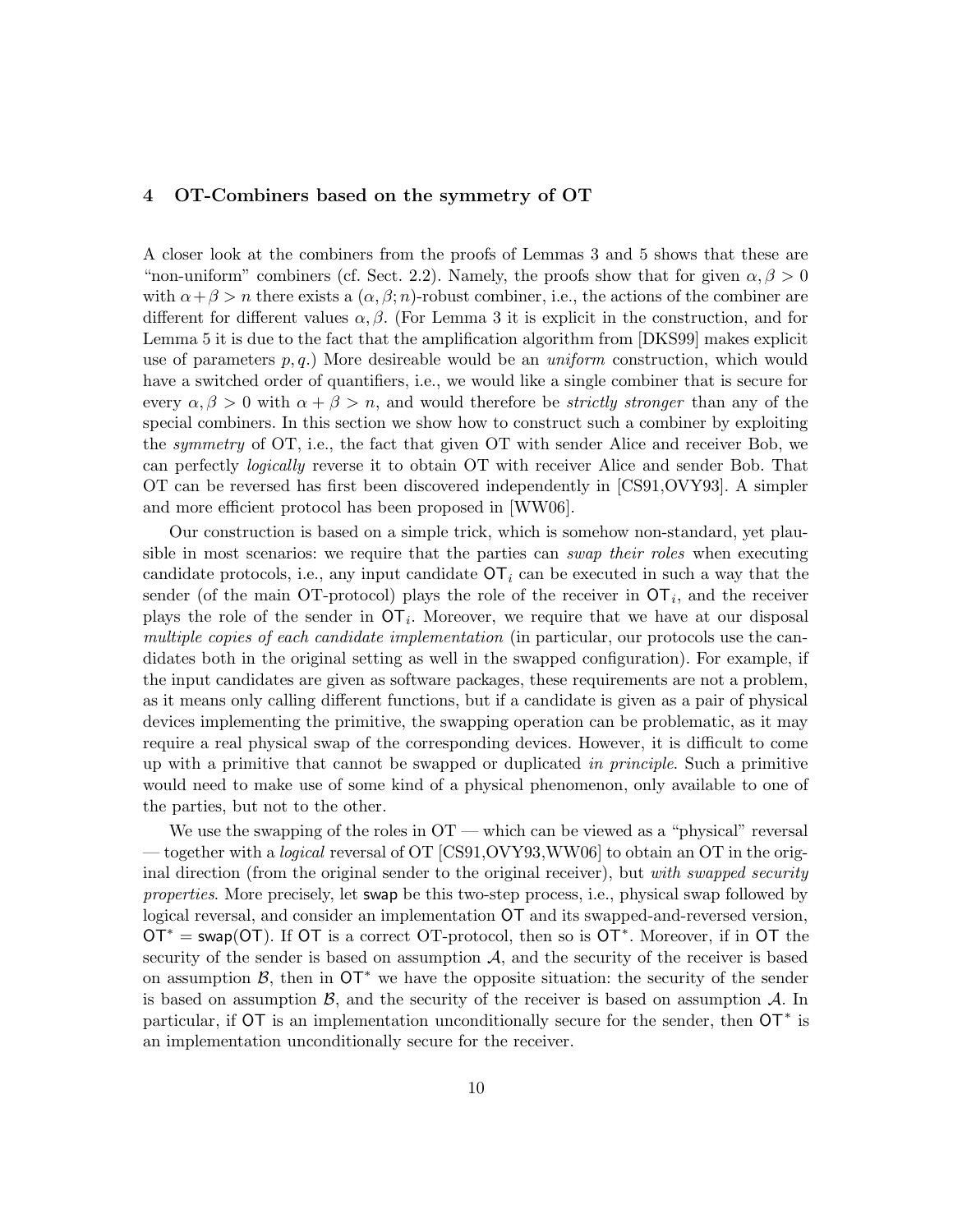SENDER'S INPUT: two bits  $b_0$ ,  $b_1$ RECEIVERS'S INPUT: choice bit  $c$ INPUT OT PROTOCOLS:  $OT<sub>1</sub>$ ,  $OT<sub>2</sub>$ 

**Note:** Auxiliary combiners **R** and **S** [CK88, HKN<sup>+</sup>05] are described in the appendix.

- 1. Parties apply swap to obtain  $\mathsf{OT}_1^* = \mathsf{swap}(\mathsf{OT}_1)$  and  $\mathsf{OT}_2^* = \mathsf{swap}(\mathsf{OT}_2)$ .
- 2. Parties define  $\mathsf{OT}' = \mathbf{R}(\mathsf{OT}_1, \mathsf{OT}_2)$  and  $\mathsf{OT}'' = \mathbf{R}(\mathsf{OT}_1^*, \mathsf{OT}_2^*).$
- 3. Parties invoke  $S(OT', OT'')$  $(b_0, b_1; c)$ .

Fig. 1: A  $\{3;2\}$ -robust *uniform* OT-combiner.

As a first application of this swapping trick we show a  $\{3; 2\}$ -robust uniform OTcombiner, i.e., a combiner which is simultaneously  $(\alpha, \beta, 2)$ -robust for any  $\alpha, \beta$  satisfying  $\alpha + \beta \geq 3$ . Recall that if it is known in advance that the security of one party is guaranteed (e.g.  $\alpha = 2$ ), then the corresponding combiner is very simple [HKN+05]. However, the combiner for the case  $\alpha = 2$  is quite different from the combiner for the case  $\beta = 2$ , hence these simple combiners are not uniform.

The idea behind our uniform combiner is to use *both*, the two candidate  $\overline{OT}_1$ ,  $\overline{OT}_2$ , and their swapped counterparts  $OT_1^* = swap(OT_1)$  and  $OT_2^* = swap(OT_2)$ . Since  $\alpha + \beta \geq 3$ , at least two of  $\overline{OT_1}$ ,  $\overline{OT_2}$ ,  $\overline{OT_1^*}$ ,  $\overline{OT_2^*}$  are secure for both parties, at most one is insecure for the sender, and at most one is insecure for the receiver. This is sufficient to implement a secure OT. The construction makes use of the two "special-purpose" OT-combiners we have used previously in the proof of Lemma 3, i.e., combiner **S** for protecting the sender, and combiner  $\bf R$  for protecting the receiver (cf. Appendix). Figure 1 presents the entire construction in more detail, and the following theorem summarizes its properties.

**Theorem 2.** There exists a third-party black-box  $\{3; 2\}$ -robust uniform OT-combiner using the swap-operation.

*Proof.* (sketch) Consider the protocol in Figure 1. Let  $\overline{OT}$  denote the resulting OT protocol.  $\overline{OT}$  has to satisfy correctness, privacy for the sender, and privacy for the receiver. Correctness is trivially given due to the correctness of the candidates  $\text{OT}_1$ ,  $\text{OT}_2$ , the symmetric schemes  $\overline{OT_1}^*$ ,  $\overline{OT_2}^*$ , and the combiners **R** and **S**. Given the symmetry of OT, if the privacy of one party is compromised for one candidate, then the privacy of the other party is compromised for the corresponding swapped candidate. Combining  $\overline{OT}_1$ ,  $\overline{OT}_2$ , respectively  $\overrightarrow{OT_1}$ ,  $\overrightarrow{OT_2}$ , with **R** ensures that the receiver's privacy is protected in both  $\overrightarrow{OT'}$ and  $\overrightarrow{OT''}$ , and the sender's privacy in at least one of them. Hence  $S(\overrightarrow{OT'}, \overrightarrow{OT''})$  protects the sender from a possible security break of one of the input canditates. Finally, is easy to verify that this is a third-party black-box combiner.  $\Box$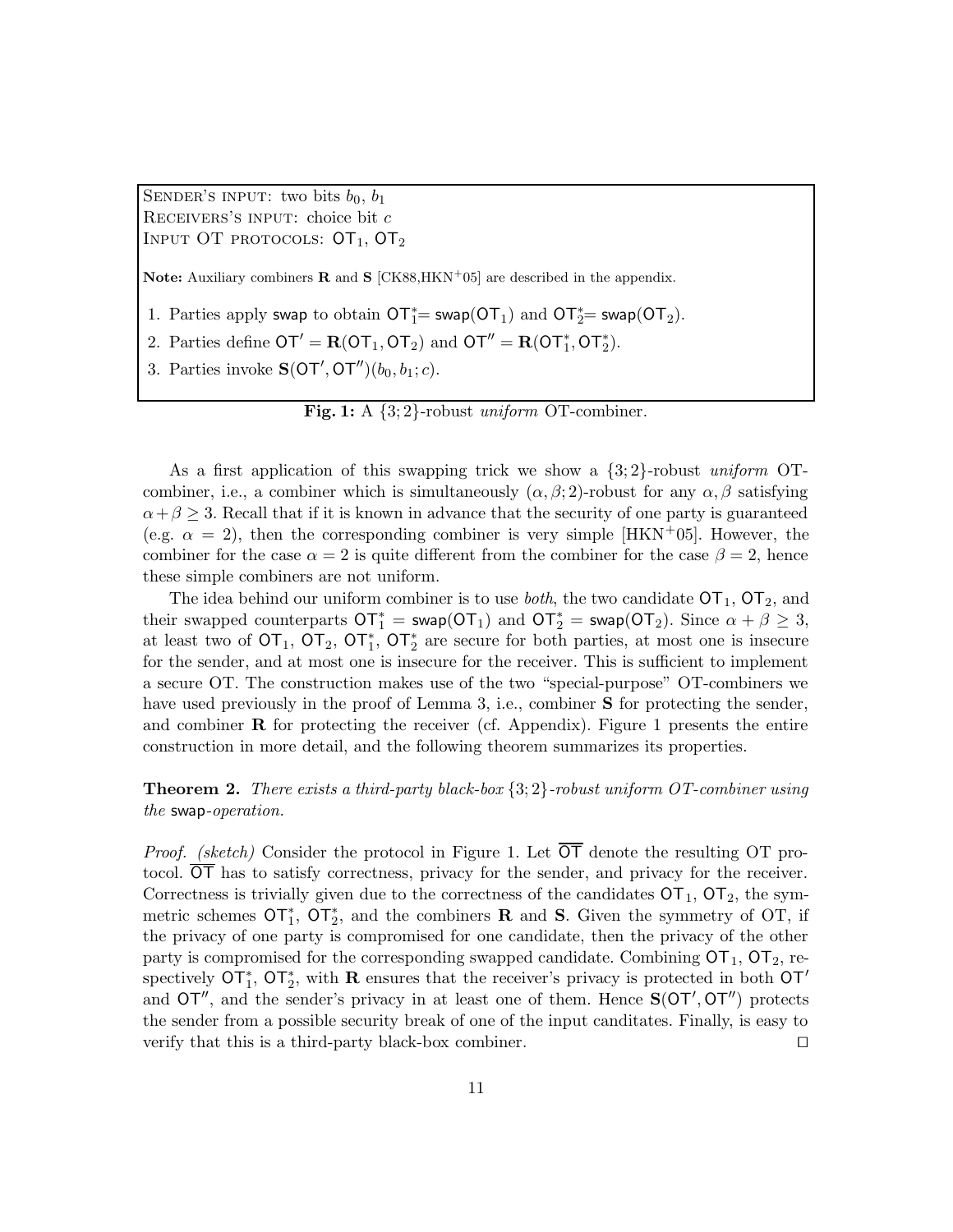The next lemma gives a general construction to obtain a uniform combiner from a non-uniform one. This construction makes use of the swap-operation, and can be used for combiners of any symmetric two-party primitive.

**Lemma 6.** If there exists a  $(k, k; 2n)$ -robust OT-combiner, then there exists a  $\{k; n\}$ -robust uniform OT-combiner using the swap-operation.

*Proof.* (sketch) The  $(k, n)$ -robust uniform OT-combiner works as follows: given n candidate instances of OT, satisfying  $\alpha + \beta \geq k$ , we duplicate all instances, and apply the swapoperation to the duplicates. In this way we obtain  $2n$  candidate instances, where at least k of them are secure for the sender, and at least  $k$  are secure for the receiver. Now we can apply the  $(k, k; 2n)$ -robust OT-combiner to these  $2n$  instances, and get a secure implementation of OT.

Lemma 6 together with Theorem 1 give us the following theorem.

**Theorem 3.** For any  $n \geq 2$  and  $\delta > n$ , there exists a third-party black-box  $\{\delta; n\}$ -robust uniform OT-combiner using the swap-operation.

Although the presented uniform OT-combiner works with all OT protocols proposed in the literature, it naturally raises the question whether the role-swapping technique can be dropped. Sommer [Som06] has recently pointed out that for transparent black-box OTcombiners the use of the candidates in the swapped direction is in fact necessary. More precisely, he observed that the impossibility proof of Harnik *et al.* [HKN<sup>+</sup>05] can be adapted to exclude transparent black-box {3; 2}-robust uniform OT-combiners using the candidates in the prescribed direction only.

### 5 Conclusions and open problems

We proposed stronger definitions of robust combiners for two-party protocols, which yield robuster, more general combiners for oblivious transfer. The observation that a partially broken candidate implementation can still provide security for one of the parties leads to OT-combiners strictly stronger than the constructions known previously. Furthermore, we have shown that for symmetric two-party primitives even stronger combiners are possible if the parties can swap their roles in the candidate protocols.

As we mentioned above, there is currently a trade-off between the *perfect* security and the efficiency of a combiner: we do not know whether there exists an efficient (in the number of candidates) perfect uniform OT-combiner. Moreover, it would be interesting to find other settings, in which the introduced swapping-trick could be useful.

Acknowledgments. We would like to thank Thomas Holenstein and Christian Sommer for interesting discussions, and anonymous referees for useful comments. Jurg Wullschleger was supported by a grant from the Swiss National Science Foundation (SNF).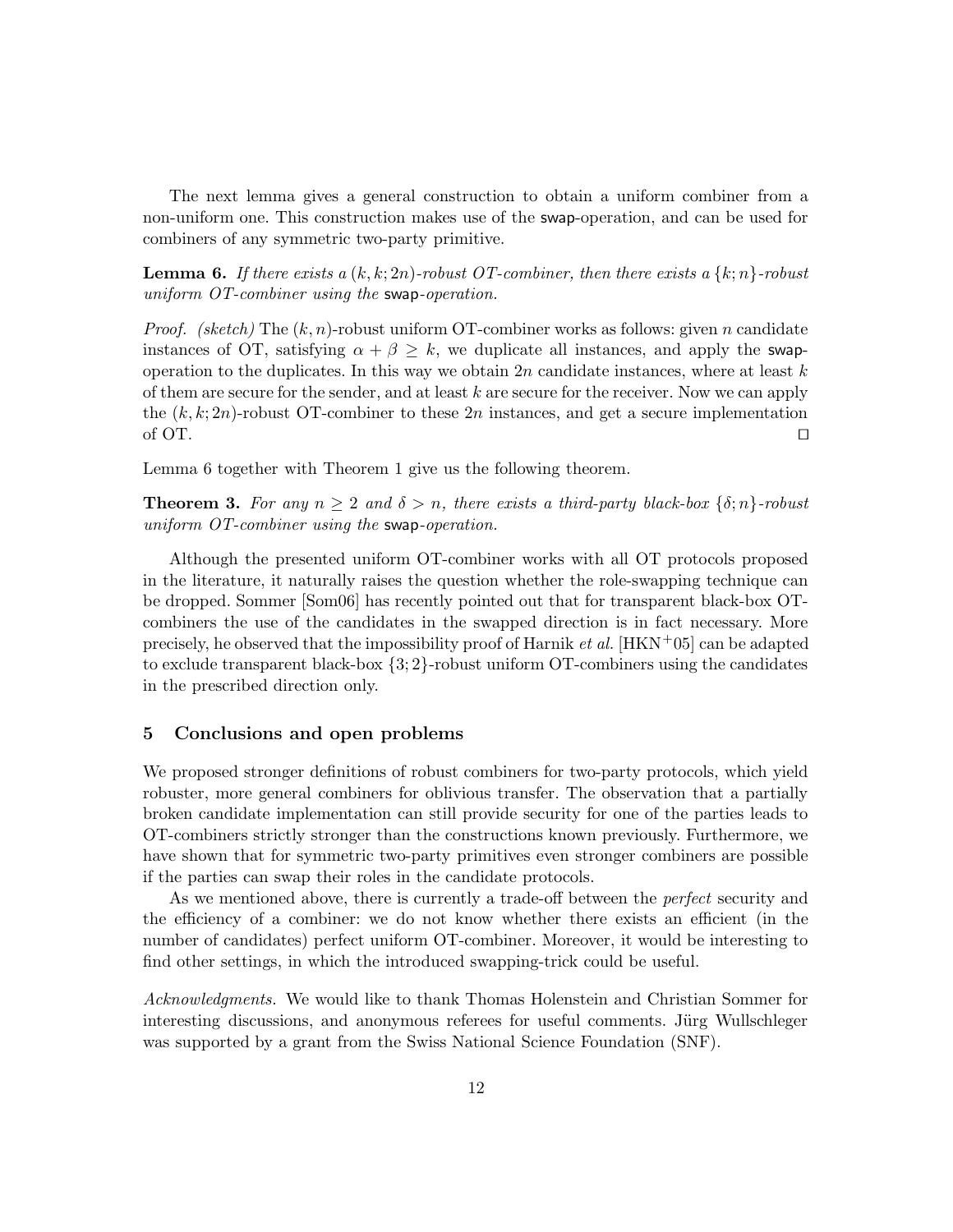### References

- [AB81] Charles A. Asmuth and George R. Blakely. An effcient algorithm for constructing a cryptosystem which is harder to break than two other cryptosystems. Computers and Mathematics with Applications, 7:447–450, 1981.
- [BB06] Dan Boneh and Xavier Boyen. On the impossibility of efficiently combining collision resistant hash functions. In *Proc. CRYPTO '06*, pages 570–583, August 2006.
- [BCW03] Gilles Brassard, Claude Crépeau, and Stefan Wolf. Oblivious transfers and privacy amplification. Journal of Cryptology: the journal of the International Association for Cryptologic Research, 16(4):219–237, 2003.
- [Bla79] George R. Blakley. Safeguarding cryptographic keys. In Proceedings of the National Computer Conference, pages 313–317. American Federation of Information Processing Societies, 1979.
- [Blu82] Manuel Blum. Coin flipping by telephone a protocol for solving impossible problems. In COMPCON, Proc. Twenty-Fourth IEEE Computer Society International Conference, pages 133– 137, 1982.
- [Cac98] Christian Cachin. On the foundations of oblivious transfer. In Proc. EUROCRYPT'98, pages 361–374, May 1998.
- [CK88] Claude Crépeau and Joe Kilian. Achieving oblivious transfer using weakened security assumptions (extended abstract). In Proc. IEEE FOCS '88, pages 42-52, 1988.
- [Cré87] Claude Crépeau. Equivalence between two flavours of oblivious transfers. In Proc. CRYPTO '87, pages 350–354, 1987.
- [CS91] Claude Crépeau and Miklós Sántha. On the reversibility of oblivious transfer. In Proc. EURO-CRYPT '91, volume 547, pages 106–113, 1991.
- [DFSS06] Ivan Damgård, Serge Fehr, Louis Salvail, and Christian Schaffner. Oblivious transfer and linear functions. In Proc. CRYPTO '06, pages 427–444, August 2006.
- [DK05] Yevgeniy Dodis and Jonathan Katz. Chosen-ciphertext security of multiple encryption. In Proc. TCC '05, pages 188–209, 2005.
- [DKS99] Ivan Damgård, Joe Kilian, and Louis Salvail. On the (im)possibility of basing oblivious transfer and bit commitment on weakened security assumptions. In Proc. EUROCRYPT '99, pages 56–73, 1999.
- [EG85] Shimon Even and Oded Goldreich. On the power of cascade ciphers. ACM Trans. Comput. Syst., 3(2):108-116, 1985.
- [EGL85] Shimon Even, Oded Goldreich, and Abraham Lempel. A randomized protocol for signing contracts. Communications of the ACM, 28(6):637–647, 1985.
- [Her05] Amir Herzberg. On tolerant cryptographic constructions. In CT-RSA, pages 172–190, 2005. full version on Cryptology ePrint Archive, eprint.iacr.org/2002/135.
- [HKN<sup>+</sup>05] Danny Harnik, Joe Kilian, Moni Naor, Omer Reingold, and Alon Rosen. On robust combiners for oblivious transfer and other primitives. In Proc. EUROCRYPT '05, pages 96–113, 2005.
- [HL05] Susan Hohenberger and Anna Lysyanskaya. How to securely outsource cryptographic computations. In Proc. TCC '05, pages 264–282, 2005.
- [MM93] Ueli Maurer and James L. Massey. Cascade ciphers: The importance of being first. Journal of Cryptology, 6(1):55–61, 1993. preliminary version in Proc. IEEE Symposium on Information Theory, 1990.
- [MP06] Remo Meier and Bartosz Przydatek. On robust combiners for private information retrieval and other primitives. In Proc. CRYPTO '06, pages 555–569, August 2006.
- [OVY93] Rafail Ostrovsky, Ramarathnam Venkatesan, and Moti Yung. Fair games against an all-powerful adversary. In Advances in Computational Complexity Theory, volume 13 of AMS DIMACS Series in Discrete Mathematics and Theoretical Computer Science, pages 155–169. AMS, 1993.
- [Rab81] Michael O. Rabin. How to exchange secrets by oblivious transfer., 1981. Tech. Memo TR-81, Aiken Computation Laboratory, available at eprint.iacr.org/2005/187.
- [Sha79] Adi Shamir. How to share a secret. Commun. ACM, 22(11):612–613, 1979.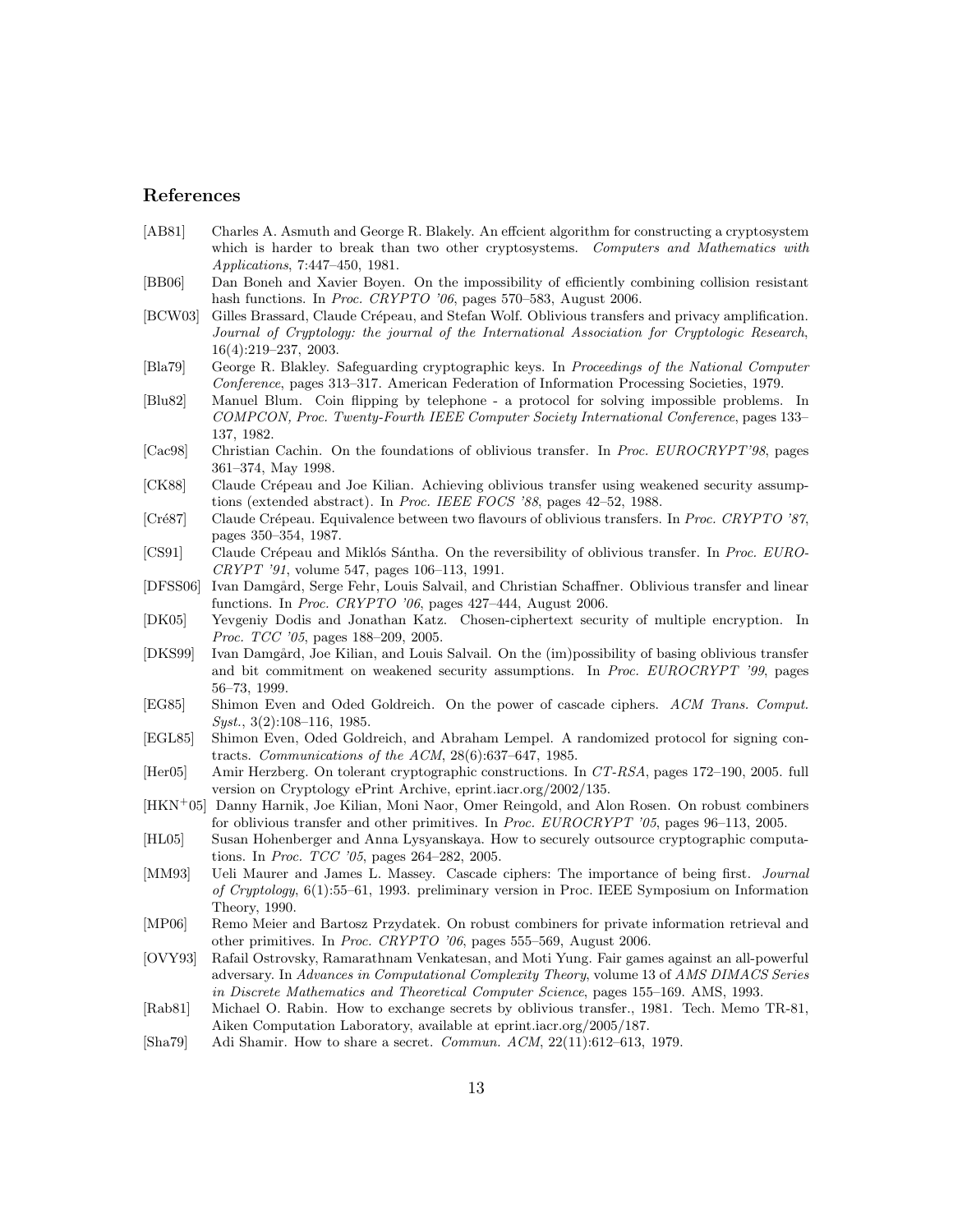[Som06] Christian Sommer. Robust combiners for cryptographic protocols, 2006. Master Thesis, Computer Science Department, ETH Zurich.

[WW06] Stefan Wolf and Jürg Wullschleger. Oblivious transfer is symmetric. In Proc. EUROCRYPT '06, pages 222–232, 2006.

# Appendix

For completeness, we recall some constructions used in the proposed combiners. First we describe the "special-purpose" combiners **R** and **S** from [CK88,HKN<sup>+</sup>05]. Combiner **R** takes n OT candidates, and guarantees security of the receiver if at least one of the candidates is secure for the receiver:

 $\mathbf{R}(\text{OT}_1, \ldots, \text{OT}_n)(b_0, b_1; c)$ :

- 1. The sender picks random bits  $r_1^0, r_2^0, \ldots, r_n^0$ , such that  $b_0 = r_1^0 \oplus r_2^0 \oplus \cdots \oplus r_n^0$ , and sets  $r_i^1 := r_i^0 \oplus b_0 \oplus b_1$ , for every  $i = 1...n$ .
- 2. The receiver picks random bits  $c_1, c_2, \ldots, c_n$  such that  $c = c_1 \oplus c_2 \oplus \cdots \oplus c_n$ .
- 3. For every  $i = 1 \dots n$  parties run  $\mathsf{OT}_i(r_i^0, r_i^1; c_i)$ . From *i*-th execution the receiver obtains output  $r_i^{c_i}$  $\tfrac{c_i}{i}$  .
- 4. The receiver outputs  $b_c$  computed as the XOR of his outputs from all executions, i.e.

$$
b_c = r_1^{c_1} \oplus r_2^{c_2} \oplus \cdots \oplus r_n^{c_n} .
$$

Combiner S takes n OT candidates, and guarantees security of the sender if at least one of the candidates is secure for the sender:

 $S(OT_1, \ldots, OT_n)(b_0, b_1; c)$ :

1. The sender picks random bits  $r_1^0, r_2^0, \ldots, r_n^0$ , and  $r_1^1, r_2^1, \ldots, r_n^1$ , such that

$$
b_0 = r_1^0 \oplus r_2^0 \oplus \cdots \oplus r_n^0
$$
 and  $b_1 = r_1^1 \oplus r_2^1 \oplus \cdots \oplus r_n^1$ .

- 2. For every  $i = 1 \dots n$  parties run  $\mathsf{OT}_i(r_i^0, r_i^1; c)$ . From *i*-th execution the receiver obtains output  $r_i^c$ .
- 3. The receiver outputs  $b_c$  computed as the XOR of his outputs from all executions, i.e.

$$
b_c = r_1^c \oplus r_2^c \oplus \cdots \oplus r_n^c.
$$

The following protocol generates a random bit-string using bit-commitment. Let  $m > 0$ .

#### Coin-toss:

- 1. The sender picks a random  $s' \in \{0,1\}^m$  and commits to it.
- 2. The receiver picks a random  $s'' \in \{0,1\}^m$  and sends it to the sender.
- 3. The sender opens the commitment to s', and both parties output  $s = s' \oplus s''$ .